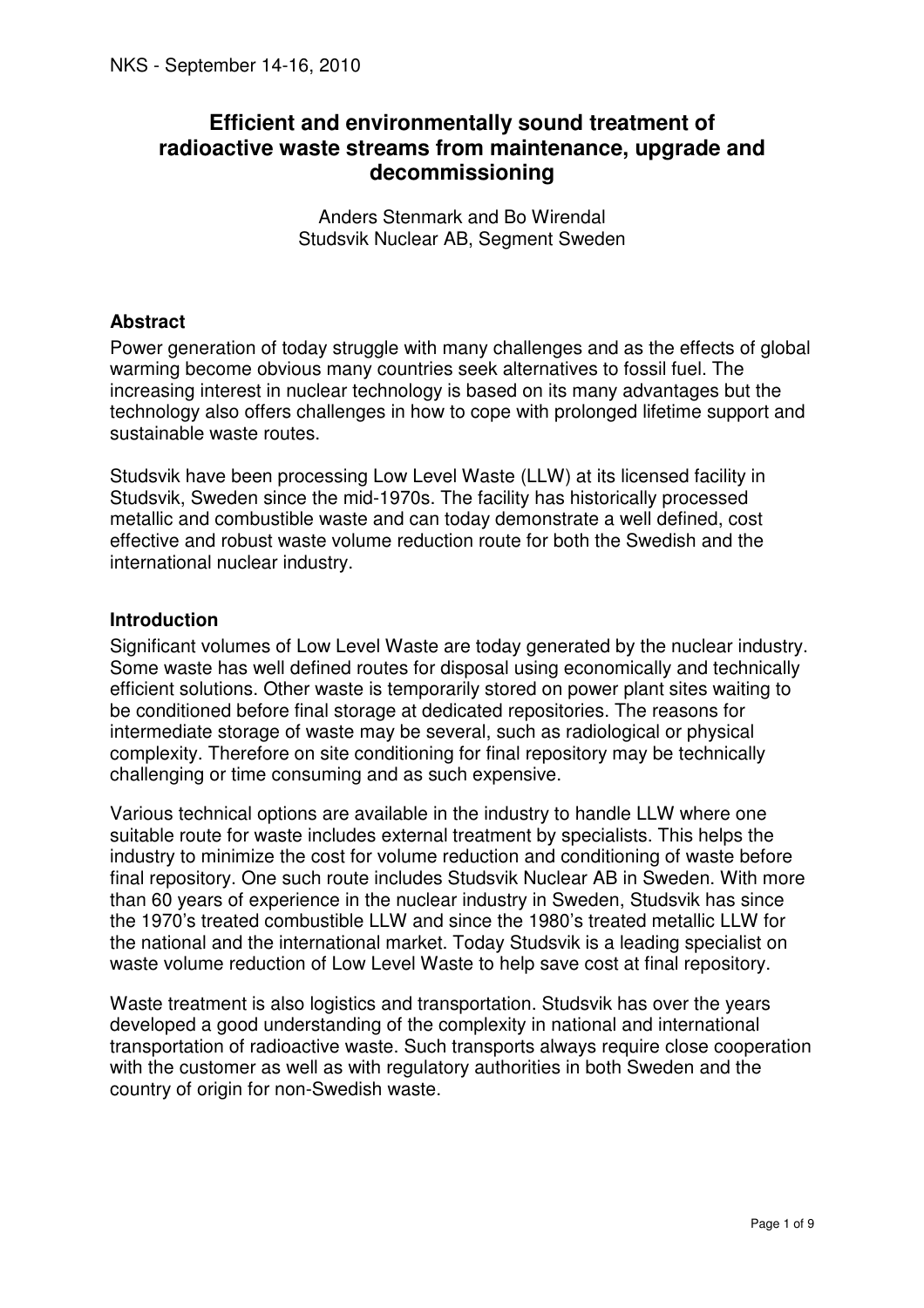# **Waste Categories and Methods**

Studsvik focuses on treating two typical waste streams generated by the industry.

- $\triangleright$  Low level combustible waste suitable for incineration
- $\triangleright$  Low level contaminated metallic scrap

Combustibles are treated in a high temperature incinerator for maximum destruction, resulting in minimized volume and a very stable residue suitable for final repository.

Typical combustible waste is protective clothing, wood, paper, plastics, etc. Studsvik has in recent time also developed methods for incineration of liquid oil and is currently developing a method for incineration of active granulated char coal used in gas filters etc. This service is expected to be available during 2011.

According to Studsvik acceptance criteria waste is typically pre-packed by the owner into transparent plastic bags, < 25 kg to allow some limited manual handling, sorting and inspection. The waste is typically shipped in 20-foot IP-2 containers and well characterized for physical properties as well as radiological content (maximum dose rate and nuclide inventory).

After processing, the remaining ash and fly-ash accumulated in the bag house filters is collected in drums. This secondary waste is conditioned according to customer specifications and subsequently returned to the owner together with a detailed production report.





 **Schematic overview of incinerator Typical combustible waste** 

Treating combustible waste typically consists of:

- $\triangleright$  Close dialogue with customer to identify suitable waste streams and to verify match against Studsvik Criteria For Acceptance (CFA)
- $\triangleright$  Arrival inspection and verification of transport documentation, including radiological data
- $\triangleright$  Safety inspection of all waste and an assessment of the scope of work required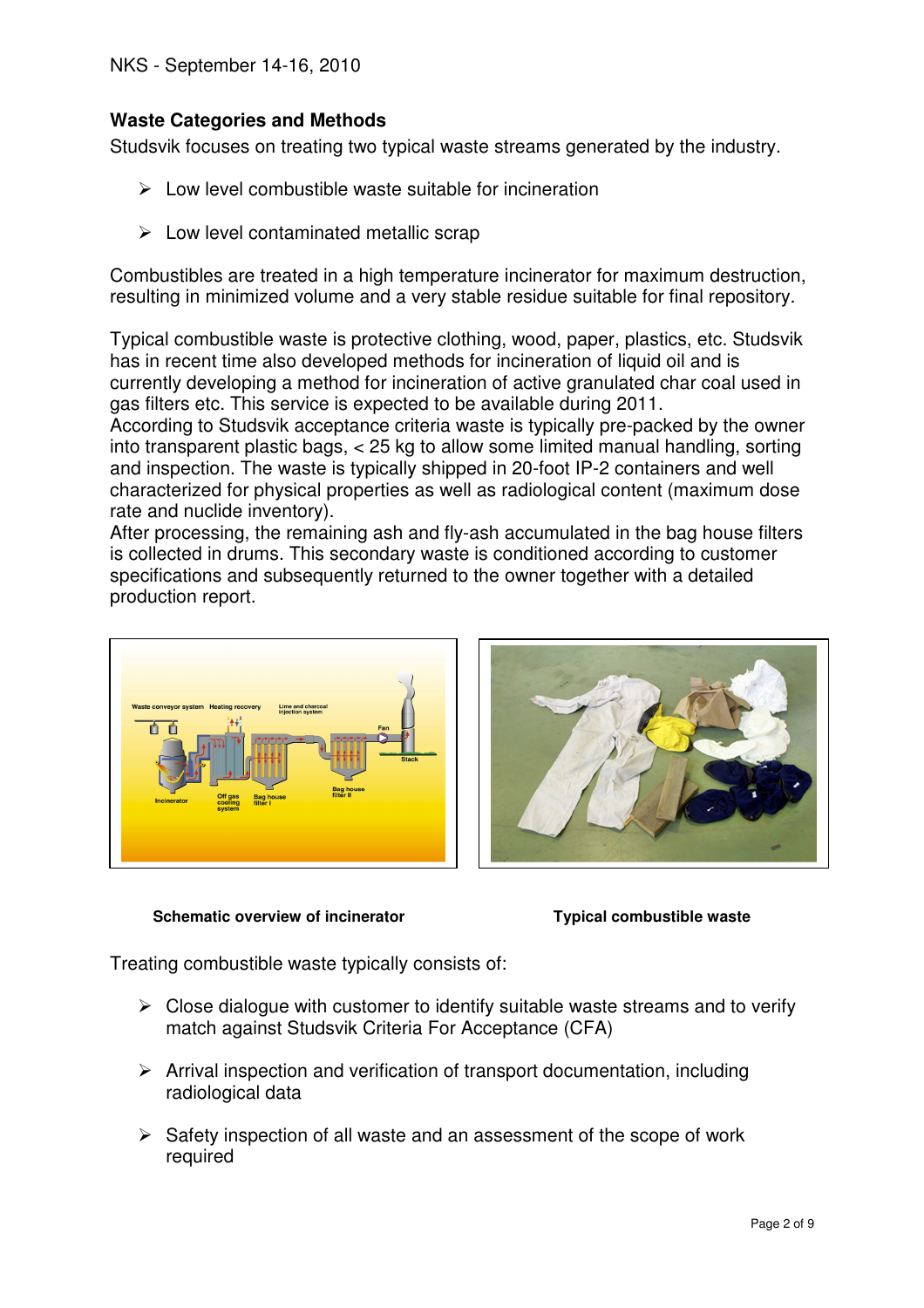- $\triangleright$  Loading waste on the conveyor system for registering, weighing and transport into the incinerator
- $\triangleright$  Collection of residues such as ashes and fly-ash resulting from the treatment, forming secondary waste
- $\triangleright$  The secondary waste, including the radioactive contamination, is analysed to verify that the activity content matches the original declaration by the customer to ensure proper return back to its rightful owner
- $\triangleright$  All secondary waste is conditioned, packed and shipped back with a detailed production report declaring the result of the processing

Environmental aspects is an important part of Studsvik operations and off gas filtering is enhanced by using lime and activated char coal to minimize emissions. To further reduce the environmental impact Studsvik is recovering energy (~1,5MW) by reusing it within the site to heat facilities and thus saves significant expense and environmental impact.

Metal scrap is comprised of a wide variety of components such as pumps, pipes, duct work and other small waste fitting into a container, but also processing large components is today common practice at Studsvik. This includes heat exchangers and turbine components such as housing and turbine axel, with a typical weight of 150 - 250 tonnes. Large PWR steam generators, weighing 300 tonnes or more, are also successfully treated on a regular basis.



 **Schematic process flow for metal scrap** 

Typical metal scrap recycled by Studsvik consists of carbon steel, iron alloys, aluminium, lead, copper, brass, etc. Waste is delivered in transport packages such as 20-foot IP-2 containers and large components are transported under alternative arrangements according to international transport regulations. The acceptance criteria are well defined for physical properties as well as radiological content (maximum dose rate and nuclide inventory).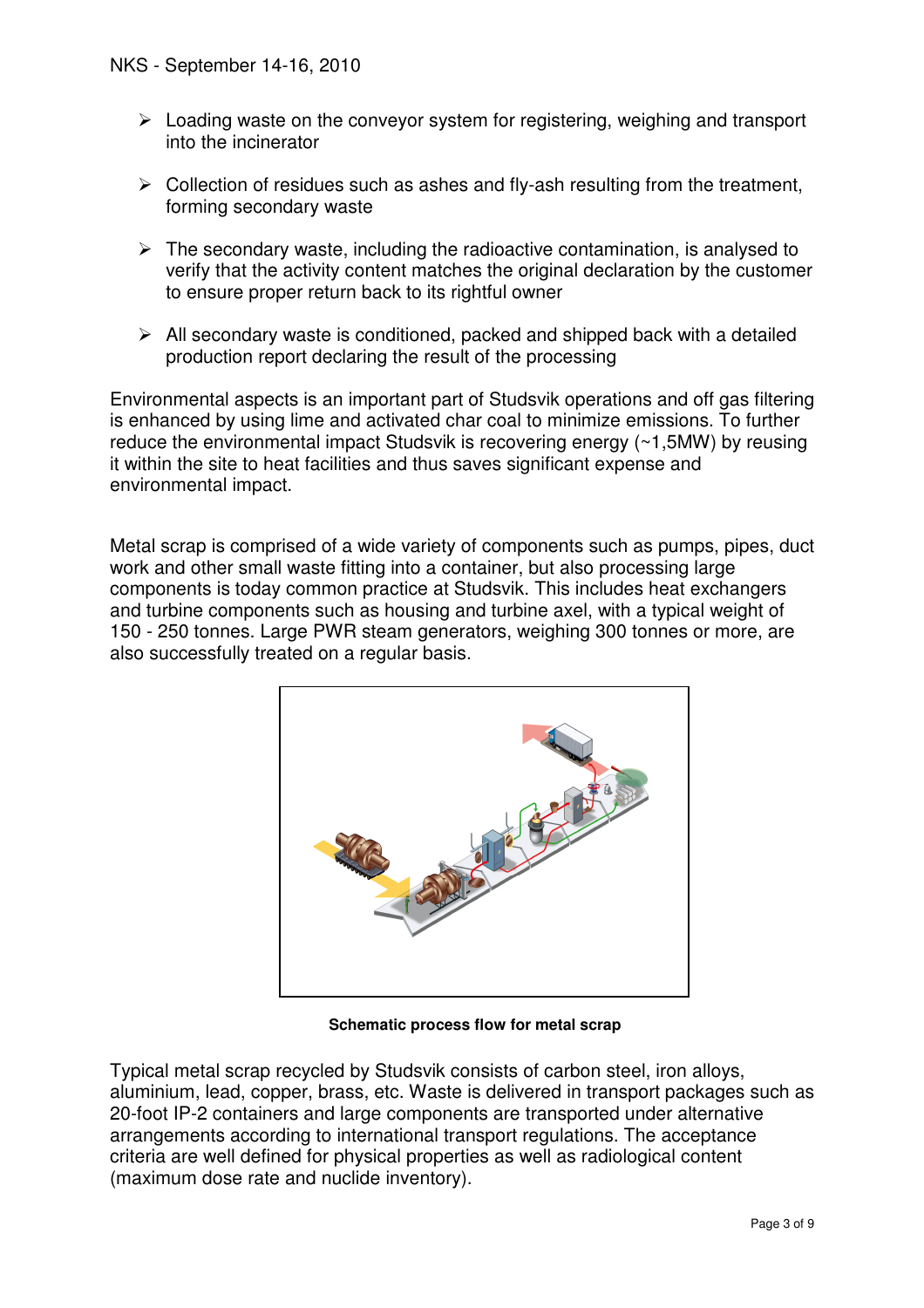The treatment of metal waste is shown in the schematic illustration above and can be described as follows:

- $\triangleright$  Close dialogue with customer to verify suitable waste streams and verify match against Studsvik CFA
- $\triangleright$  Arrival inspection and verification of transport documentation including radiological data
- $\triangleright$  Safety inspection of all scrap and an assessment of the scope of work required
- $\triangleright$  Segmentation as needed to suitable size and weight. Surface contamination removed and collected in customer isolated campaigns
- $\triangleright$  Decontaminated scrap metal is melted into ingots and analytically sampled to verify successful processing
- $\triangleright$  To ensure all radioactive nuclides are returned back to the rightful owner after the residual secondary waste from the process is analysed. All residual secondary waste is conditioned and shipped back with a detailed production report declaring the result of the processing
- $\triangleright$  Metal ingots analytically verified to be in compliance with free release regulation is declared exempt by Studsvik, and after exchange of ownership from customer to Studsvik, the metal can be recycled as valuable raw material and routed back into the metal industry through internationally accepted procedures



**Typical scrap metal processed at Studsvik, Sweden**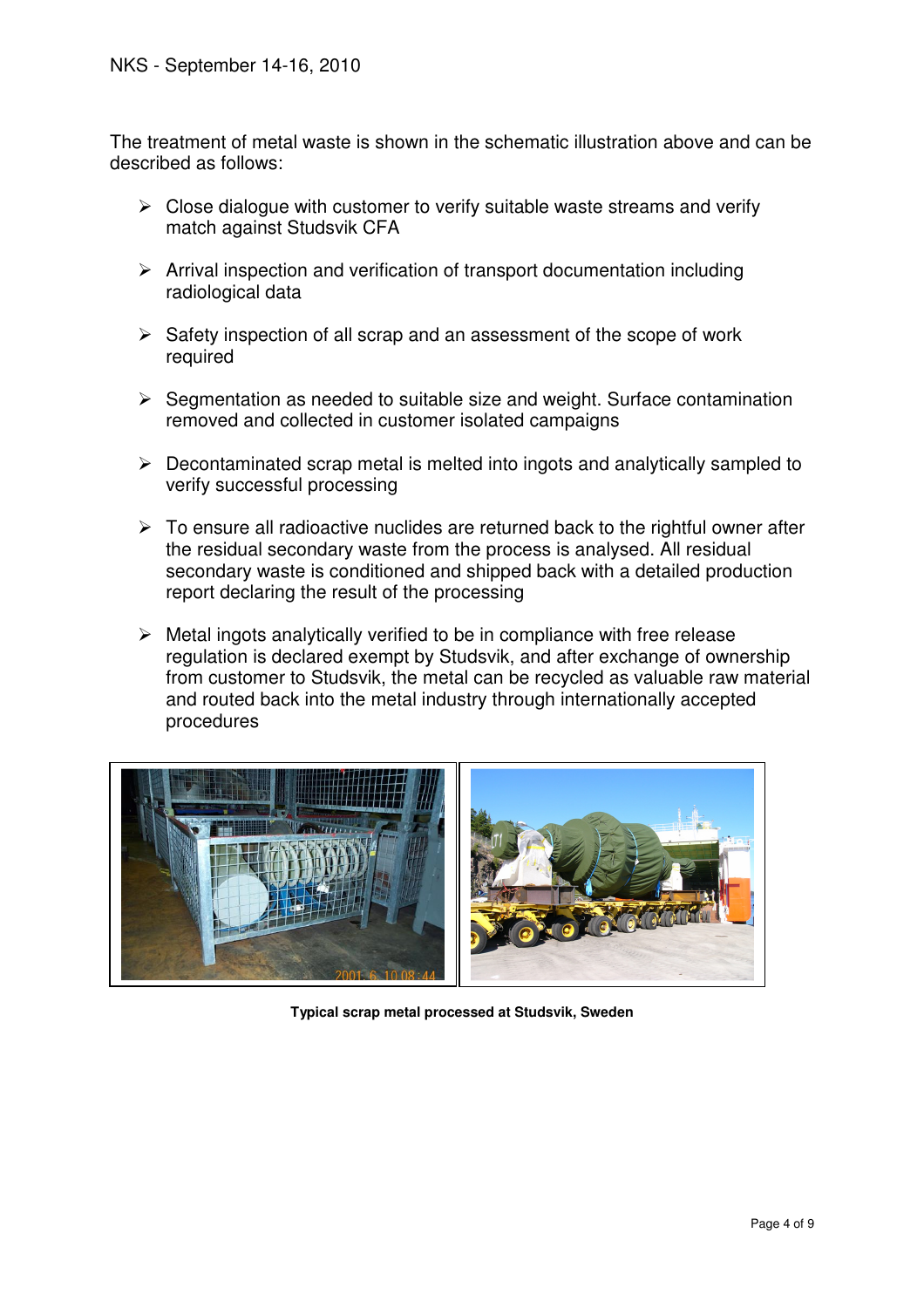# **Results**

Studsvik has in total treated an excess of 10'000 tonnes of combustible material and 20'000 tonnes of metal at its site in Sweden since start of operation. Today the annual processing rate is approximately 500 tonnes of combustibles and 3500 tonnes of metal with a very high rate of volume reduction, shown below in the two graphs as the average over the historical production. Specific details depend however on waste character and may vary some from one case to other.



All final packages are analyzed and labelled, the results of which is reported in the final production report. The resulting secondary waste is prepared according to customer specifications before it is returned. The conditioning typically includes packaging in a 200 litre drums and subsequent return back to the owner where the package undergoes final preparations before storage in a repository in the country of origin.

Other forms of packaging may be required and will be arranged according to individual requirement by each customer and their standards.

After a completed campaign all secondary waste is returned to customer in country of origin to ensure volume reduced waste (containing the radioactive inventory) is brought back to its rightful owner for final storage.





 **Gamma-scanning Exempt metal ready for recycling** 

Metal samples from each melting batch is analyzed to document data and to allow recycling as exempt metal. Metal ingots meeting regulated requirements will be recycled after transfer of ownership from customer to Studsvik.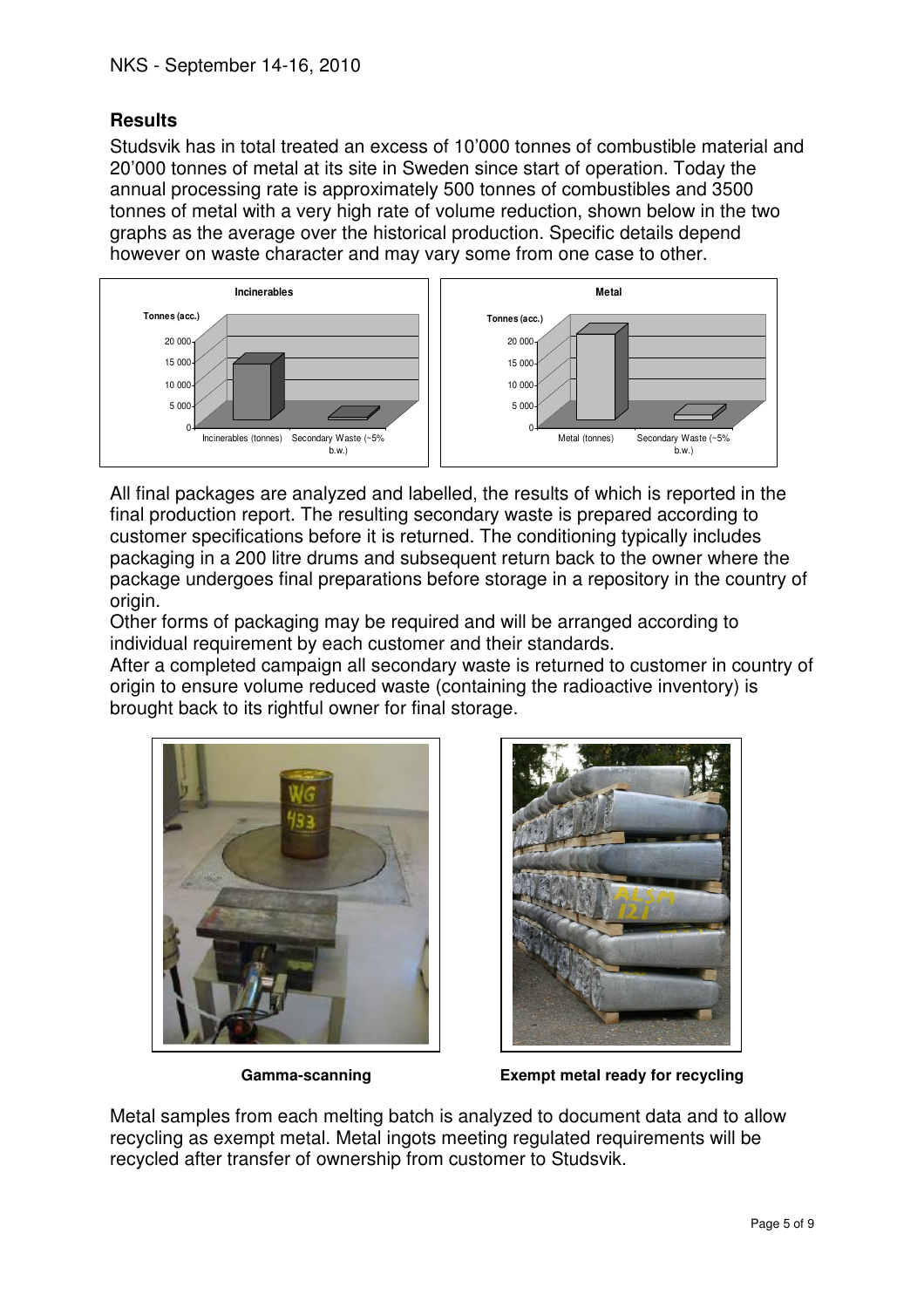# **Transportation**

Transport of radioactive waste is well regulated at both national and international level. In order to safely and compliantly transport waste for treatment a variety of regulations must be understood and applied. Studsvik has many years of experience in this field and has a detailed understanding of the regulations for land (ADR - Accord européen relatif au transport international des marchandises Dangereuses par Route), sea (IMO – International Maritime Organization) and air (Dangerous Goods Regulations) transport. (Radioactive waste is, however, not transported by air freight due to several reasons, the main one being cost.)

To perform a shipment of radioactive waste not only the relevant transport regulation must be complied to fulfil safety concerns but also a special transport authorization must be granted. This authorization must be given according to directive Euratom 2006/117 and approved by the competent authority in both countries. The approval operates on a system of prior notification and approval where-by the applicant (consignee) must apply to the competent authority in the country of export for consent to ship the waste internationally. They in turn seek approval from the competent authority in the country of import (and any countries transited across) prior to approving, or otherwise, the shipment. The Euratom 2006/117 system also enables the competent authorities to place conditions on the shipment such as a requirement to return the secondary waste (ash, dust, slag, etc.) to the country of origin, or to give advance notice of when the consignment will ship.

Studsvik regularly performs, in close cooperation with customers, their competent authorities, and Swedish authorities, many international transports from, and back to, countries within EU as well as other international countries. A mandatory condition in all cases is that any individual campaign must in normal cases be concluded within 24 months and all generated secondary waste (any and all waste not possible to classify as exempt and free releasable) must be returned to country of origin.

#### **Efficient planning with NPP and customer to create added value**

The historical and most common scenario is that Low Level Waste generated on NPP sites is handled locally and packed/stored for future fate. Many examples can be seen where dedicated storage facilities at great expense has been built locally on NPP site to temporary hold waste for future treatment.

By experience Studsvik has seen possibilities of large savings to be made by detailed planning before the waste is generated to determine how LLW should be dealt with as it is arising.

- $\triangleright$  Waste categorisation into metallic waste, combustible waste and other waste suitable for high force compaction, etc. will allow first steps for optimum and final treatment of waste for final repository.
- $\triangleright$  By understanding the options available how to deal with different waste streams the best economical solution can be picked. Waste needing direct storage at final repository can be isolated from other waste streams subject for pre-treatment by efficient volume reduction to help save space in repositories.
- $\triangleright$  Some waste streams can be arranged to never reside on NPP site as they can directly be removed for external processing and volume reduction before final repository.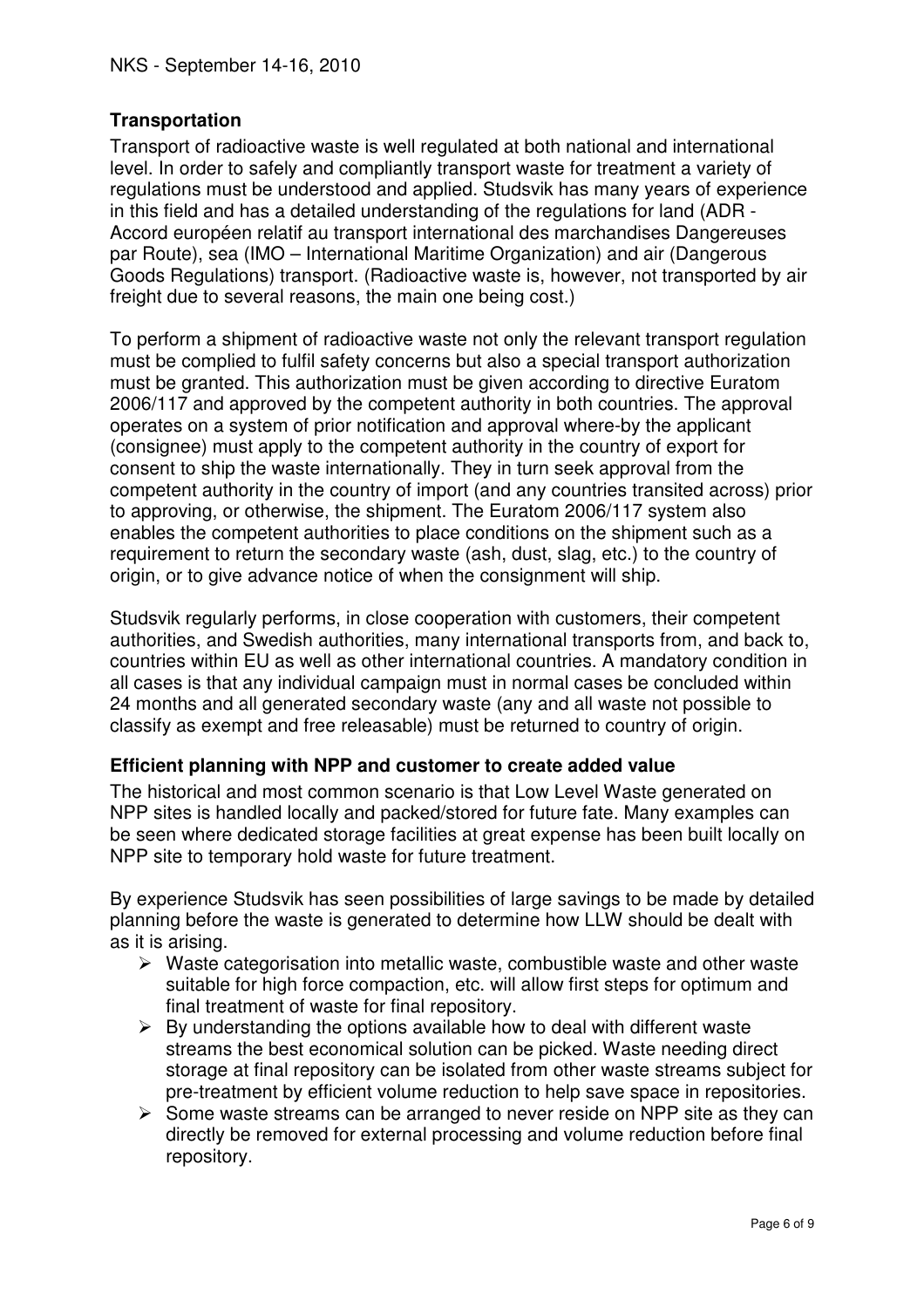This strategy can successfully be applied for both regular production wastes as well as during exchange of components and decommissioning projects.

Studsvik has long experience being part of such planning, both in Sweden and in other European countries, and it has proven to allow large saving in time, effort and expense for the NPP management.

- $\triangleright$  Forsmark upgraded 2004 the low pressure turbines and Studsvik participated in the planning already during the summer of 2003 to present the concept how to fully help with packaging, transport, heavy lifting etc. as the metal was dismantled and removed from the facility.
	- $\circ$  Scope of work was to fully take responsibility of the transport, waste volume reduction, conditioning, final packaging and return transport of the radioactive residues as well as free release and recycle the bulk metal according to stipulated procedures mandated within the frame of Studsvik permits.
- GNS/STADE dismantled four steam generators in 2007 during decommissioning and Studsvik again participated early together with the customer in the project to offer turn key solution.
	- $\circ$  Scope was including documentation preparation, authority correspondence in Sweden as well as in Germany
	- o Packaging, transport to Studsvik, waste volume reduction, conditioning and final packaging of radioactive residues as well as free release and recycle the bulk metal according to stipulated procedures mandated within the frame of Studsvik permits.
- OKG made a major upgrade during 2009 (PULS-project). Studsvik was again involved in early identification and preparation of how to handle metallic waste suitable for treatment by volume reduction at the in Studsvik. Philosophy was again same, as previous campaigns such as Forsmark and GNS/STADE, to find optimum solution to minimize burden on NPP's waste management.
- $\triangleright$  TVO, Finland was running into storage limitations and had to make a decision whether to create more space by building additional temporary storage facilities on site or find external alternatives to free space.
	- o Studsvik presented an alternative other than extending the facilities in 2009 including prevention of additional cost by presenting improved waste management through alternative priorities including a review of the current waste inventory on site and the upcoming need of further storage space.
	- o By sending eight heat exchangers to Studsvik for volume reduction considerable space was freed at an already existing temporary storage facility at TVO, reducing cost by eliminating need to extend temporary storage building. This space will now be used for other need whilst eliminating cost for additional facilities otherwise being built.

During several years Studsvik has promoted this strategy also in United Kingdom and it has been widely accepted by industry and authorities. Today Studsvik has a dedicated waste management facility in Workington, Cumbria dedicated for the UK nuclear industry.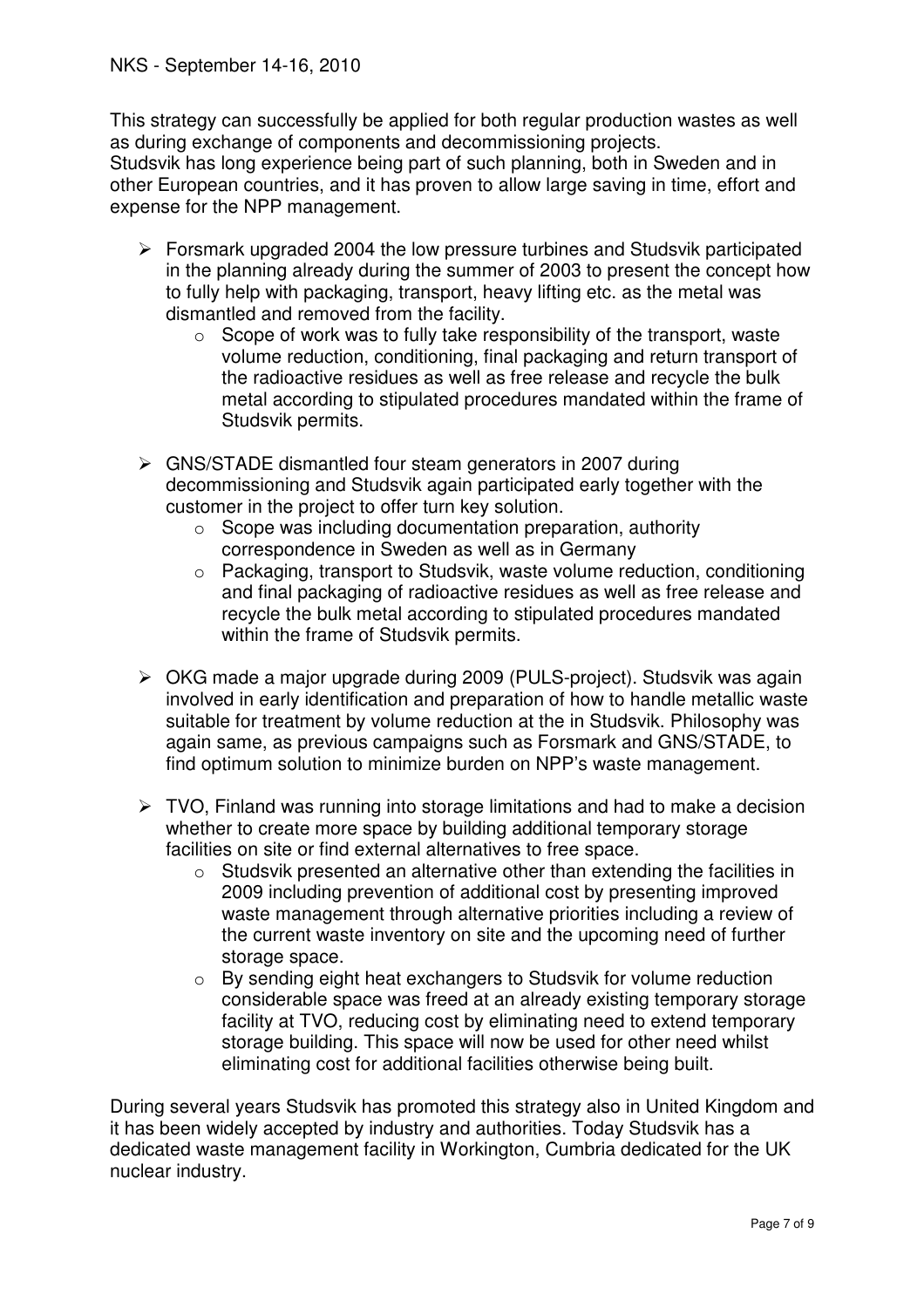# **Conclusions**

As nuclear power industry experiences a revival many questions on waste treatment must be answered. Prolonged lifetime and worldwide discussions of new power plant constructions highlights the obvious demand of modern, effective and safe waste treatment. Cost for storage at repositories is often volume driven and as such large savings can be obtained by volume reduction before disposal, which enables economically feasible management of waste. The process not only ensures that the volume of waste volume is significantly reduced but also produces a stable residue suitable for final disposal in a highly cost effective manner. This route offers clear benefits with less demand of space in final repository with prolonged life time at reduced over all cost.

Effective waste treatment is also about a responsible engagement in environmental aspects. Recycling of valuable raw material and energy helps to further reduce the carbon footprint from the energy industry.

By using the heat generated during incineration of combustible waste, Studsvik saves at the site in Sweden approximately 1,5MW when heating site facilities. As a result the carbon foot print is reduced by utilising combustible waste as recyclable energy. Metal meeting exempt criteria after treatment at Studsvik, will be circulated back into the metal industry as a valuable raw material. Reusing high quality metal saves on the environmental impact from our industry and uses our limited natural sources more efficiently.

Studsvik has long experience of waste volume reduction and a clear vision of how waste management can be improved within the nuclear industry. It requires a close cooperation not only between the power plants and the service providers but also with the authorities and the final repositories to keep a clear focus to develop what will be the most environmentally friendly and cost efficient strategy for the future.

# **Is this good enough also for the future?**

The largest waste volumes generated are in the LLW category and these can in most cases be further reduced before placed in a final repository. Studsvik is today handling waste with a variety of activity and dose rate. Today all waste transports to Studsvik is according to the transport regulation ADR and therefore maximised to a surface dose rate of  $D_0 \lt 2ms/h$ ,  $D_1 \lt 0.1 \text{mS/h}$ . This is typically applied to all transport to and from Studsvik and as such limiting the scope of work possible to offer.

We at Studsvik see this as a limitation to what today can be offered to the nuclear industry. There is possibility to improve the service if waste with higher dose rates can be managed in a safe and economical way.

In the industry waste must be dealt with also within the definition ILW and volume reduction is an obvious solution to storage issues also in this category. Studsvik see this question worth a debate within the industry as there are room to improve.

- $\triangleright$  Can we improve the cost efficiency of waste treatment in the segment of ILW?
- $\triangleright$  Similar with LLW, is there better solutions also in the ILW area where today limited alternative of waste treatment is available?